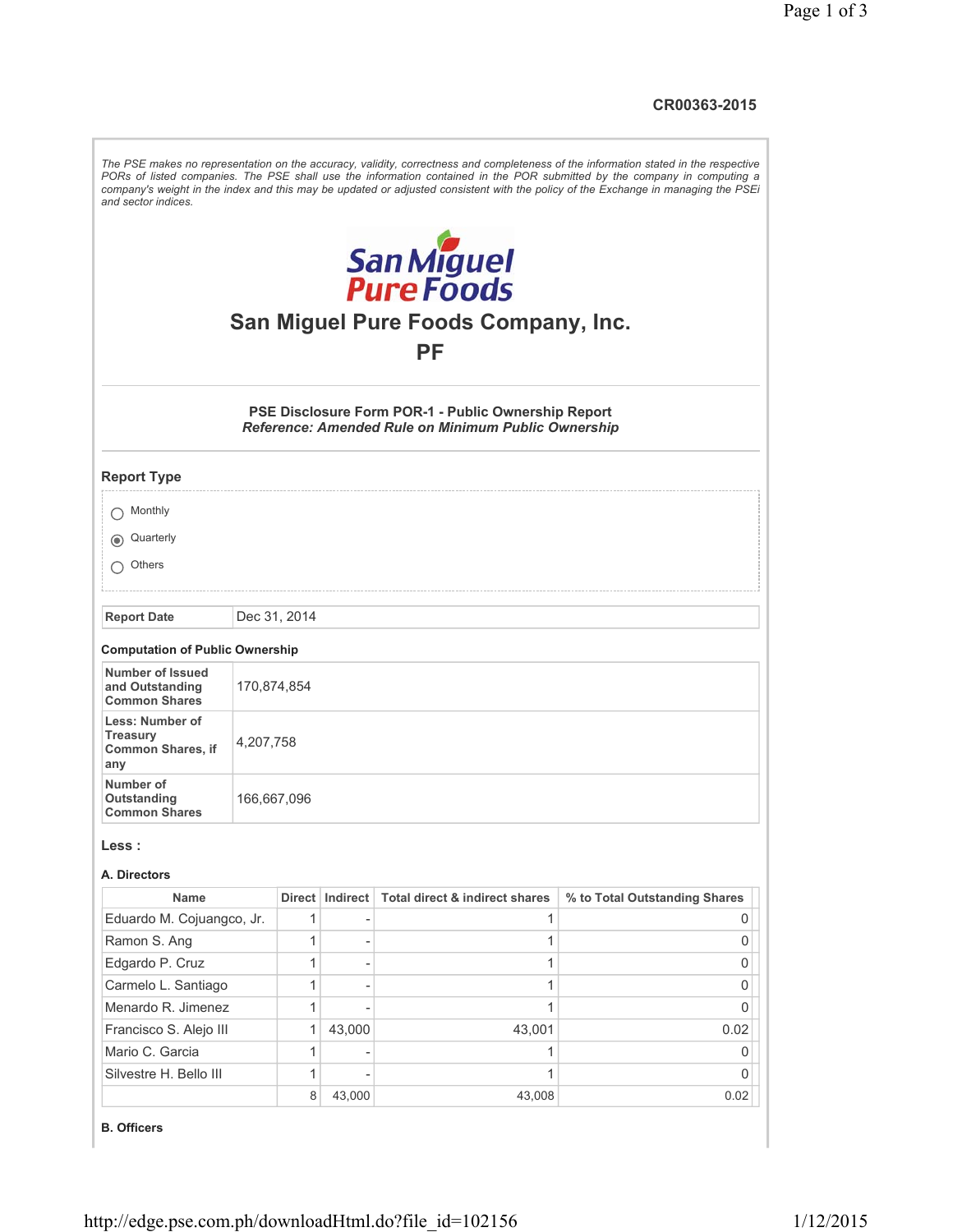|                                                             |                           |                 |             |                           |                                           |                                                          |                                              |                                         |                               | % to Total Outstanding Shares |  |
|-------------------------------------------------------------|---------------------------|-----------------|-------------|---------------------------|-------------------------------------------|----------------------------------------------------------|----------------------------------------------|-----------------------------------------|-------------------------------|-------------------------------|--|
|                                                             | Eduardo M. Cojuangco, Jr. |                 | 1           | 0                         |                                           |                                                          |                                              |                                         | $\mathbf 0$                   |                               |  |
|                                                             | Ramon S. Ang              |                 | 1           | 0                         |                                           |                                                          |                                              |                                         | $\Omega$                      |                               |  |
| Francisco S. Alejo III                                      |                           | 1               | 43,000      |                           |                                           |                                                          |                                              | 0.02                                    |                               |                               |  |
| Zenaida M. Postrado                                         |                           |                 |             | 0                         | 0                                         |                                                          |                                              | 0                                       |                               | 0                             |  |
| Ma. Soledad E. Olives                                       |                           | 0               | $\mathbf 0$ |                           | 0                                         |                                                          | 0                                            |                                         |                               |                               |  |
| Alexandra B. Trillana                                       |                           | 0               | 0           |                           |                                           | 0                                                        |                                              | $\mathbf 0$                             |                               |                               |  |
| Ma. Celeste L. Ramos                                        |                           |                 | 0           | 0                         |                                           |                                                          | 0                                            |                                         | 0                             |                               |  |
|                                                             |                           |                 |             | 3                         | 43,000                                    |                                                          |                                              | 43,001                                  |                               | 0.02                          |  |
| C. Principal/Substantial Stockholders                       |                           |                 |             |                           |                                           |                                                          |                                              |                                         |                               |                               |  |
|                                                             | <b>Name</b>               |                 |             | <b>Direct</b><br>Indirect |                                           | Total direct & indirect shares                           |                                              |                                         | % to Total Outstanding Shares |                               |  |
| San Miguel Corporation   142,279,267                        |                           |                 |             | 0<br>142,279,267          |                                           |                                                          |                                              | 85.37                                   |                               |                               |  |
|                                                             |                           | 142,279,267     | 0           |                           | 142,279,267                               |                                                          | 85.37                                        |                                         |                               |                               |  |
| <b>D.</b> Affiliates                                        |                           |                 |             |                           |                                           |                                                          |                                              |                                         |                               |                               |  |
| <b>Name</b>                                                 | <b>Direct</b>             | Indirect        |             |                           |                                           | <b>Total direct &amp; indirect shares</b>                |                                              |                                         | % to Total Outstanding Shares |                               |  |
| None                                                        | 0                         |                 | 0           |                           |                                           |                                                          | 0                                            |                                         | 0                             |                               |  |
|                                                             | 0                         |                 | 0           |                           |                                           |                                                          | 0                                            |                                         |                               | 0                             |  |
|                                                             |                           |                 |             |                           |                                           |                                                          |                                              |                                         |                               |                               |  |
| E. Government                                               |                           |                 |             |                           |                                           |                                                          |                                              |                                         |                               |                               |  |
| <b>Name</b>                                                 | <b>Direct</b>             | <b>Indirect</b> |             |                           |                                           | Total direct & indirect shares                           |                                              |                                         | % to Total Outstanding Shares |                               |  |
| None                                                        | 0                         |                 | 0           |                           |                                           |                                                          | $\mathsf 0$                                  |                                         |                               | 0                             |  |
|                                                             | 0                         |                 | 0           |                           |                                           |                                                          | 0                                            |                                         |                               | 0                             |  |
| F. Banks                                                    |                           |                 |             |                           |                                           |                                                          |                                              |                                         |                               |                               |  |
| <b>Name</b>                                                 | <b>Direct</b>             | Indirect        |             |                           |                                           |                                                          |                                              |                                         | % to Total Outstanding Shares |                               |  |
| None                                                        | 0                         |                 | 0           |                           |                                           | <b>Total direct &amp; indirect shares</b><br>$\mathsf 0$ |                                              |                                         |                               | 0                             |  |
|                                                             | 0                         |                 | $\mathbf 0$ |                           |                                           |                                                          | 0                                            |                                         |                               | 0                             |  |
|                                                             |                           |                 |             |                           |                                           |                                                          |                                              |                                         |                               |                               |  |
| G. Employees                                                |                           |                 |             |                           |                                           |                                                          |                                              |                                         |                               |                               |  |
| <b>Name</b>                                                 | <b>Direct</b>             | Indirect        |             |                           | Total direct & indirect shares            |                                                          |                                              | % to Total Outstanding Shares           |                               |                               |  |
| None                                                        | 0                         |                 | 0           |                           | 0                                         |                                                          |                                              |                                         | 0                             |                               |  |
|                                                             | 0                         |                 | 0           | 0                         |                                           |                                                          |                                              |                                         |                               | 0                             |  |
|                                                             |                           |                 |             |                           |                                           |                                                          |                                              |                                         |                               |                               |  |
| H. Lock-Up Shares                                           |                           |                 |             |                           |                                           |                                                          |                                              |                                         |                               |                               |  |
| Name                                                        |                           |                 |             |                           | Direct Indirect                           |                                                          | <b>Total direct &amp; indirect</b><br>shares | % to Total Outstanding<br><b>Shares</b> |                               |                               |  |
| Several Individuals not related to the<br>company           |                           |                 | 3,149       | 0                         |                                           |                                                          | 3,149                                        | $\mathbf 0$                             |                               |                               |  |
|                                                             |                           |                 |             |                           | 3,149                                     | 0                                                        |                                              |                                         | 3,149                         | 0                             |  |
| I. Others                                                   |                           |                 |             |                           |                                           |                                                          |                                              |                                         |                               |                               |  |
|                                                             |                           | Indirect        |             |                           |                                           |                                                          |                                              |                                         |                               |                               |  |
| <b>Name</b>                                                 | <b>Direct</b>             |                 |             |                           | <b>Total direct &amp; indirect shares</b> |                                                          |                                              | % to Total Outstanding Shares           |                               |                               |  |
| N/A                                                         | $\mathsf{O}\xspace$       |                 | 0           |                           | 0                                         |                                                          |                                              | 0                                       |                               |                               |  |
|                                                             | 0                         |                 | $\mathsf 0$ |                           |                                           |                                                          | $\mathsf 0$                                  |                                         |                               | 0                             |  |
| <b>Number of Listed</b><br><b>Common Shares</b>             |                           |                 |             | 170,874,854               |                                           |                                                          |                                              |                                         |                               |                               |  |
| <b>Total Number of</b><br><b>Non-Public Shares</b>          |                           |                 |             | 142,325,425               |                                           |                                                          |                                              |                                         |                               |                               |  |
| <b>Total Number of</b><br>24,341,671<br><b>Shares Owned</b> |                           |                 |             |                           |                                           |                                                          |                                              |                                         |                               |                               |  |